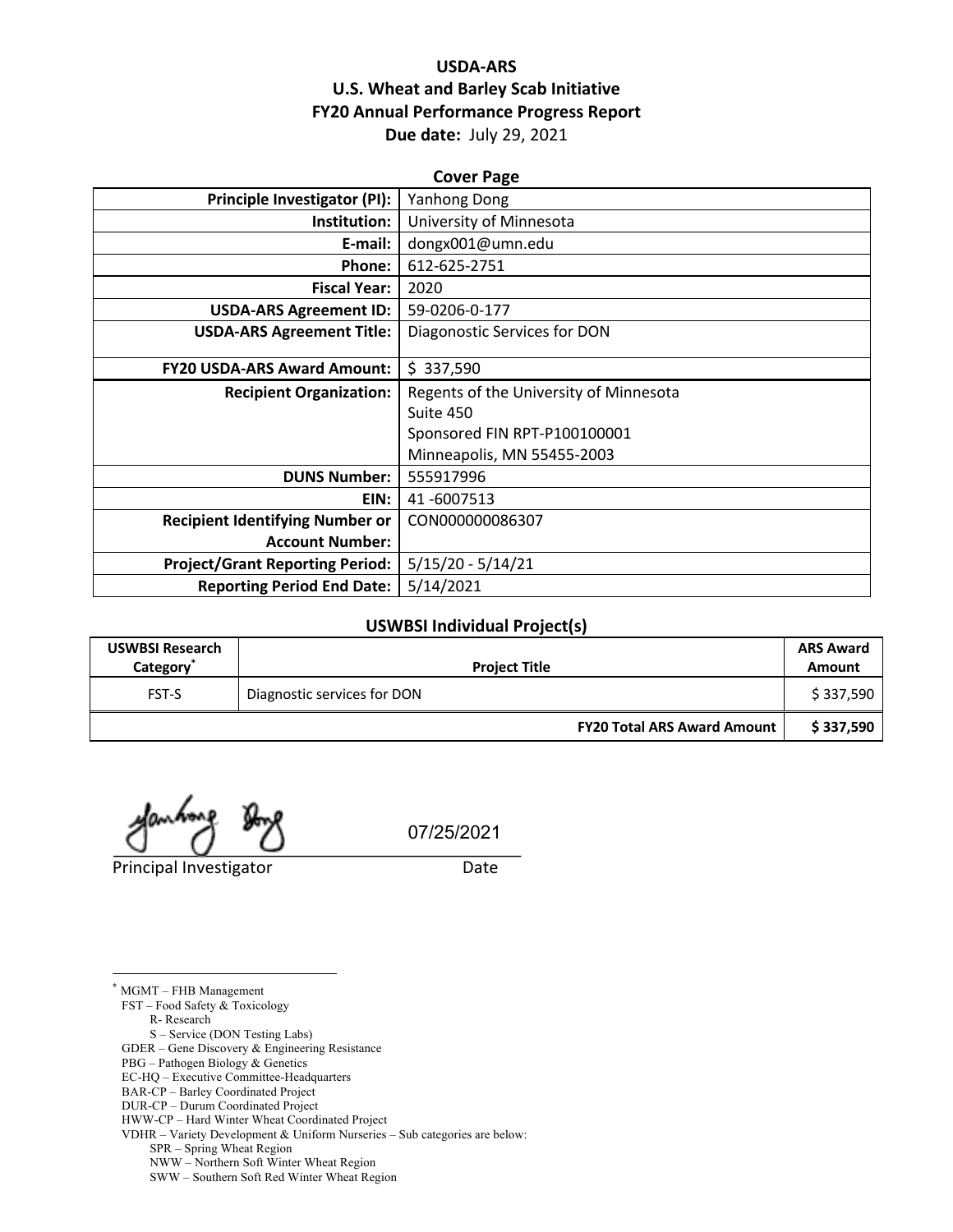**Project 1:** *Diagnostic services for DON*

## **1. What are the major goals and objectives of the research project?**

The goal of this project is to provide rapid, cost-effective and accurate mycotoxin analysis ‐ especially deoxynivalenol (DON) ‐ for Fusarium Head Blight (FHB or scab) research projects.

**2. What was accomplished under these goals or objectives?** *(For each major goal/objective, address these three items below.)*

## **a) What were the major activities?**

Analyzed DON and related mycotoxins in wheat, barley and fungal culture extract using GC‐MS; grinded grain seeds; extracted DON from grain samples; derivatized DON for GC‐MS analysis; and prepared purification columns.

## **b) What were the significant results?**

Despite the lab closure between March 16 and June 10, 2020 due to COVID‐19, we were able to analyze all 25,215 samples (**Table** 1) submitted to our lab from June 2020 to May 2021. The samples were submitted by 35 scab research groups from 21 states including Arkansas, Georgia, Idaho, Illinois, Indiana, Kansas, Kentucky, Louisiana, Maryland, Michigan, Minnesota, Missouri, Montana, New York, North Carolina, North Dakota, Ohio, Pennsylvania, Texas, Washington and Wisconsin. The samples included 23,891 regular mature grain samples (4‐100 g) and 1,324 small size samples such as grain samples less than 4 g, single kernel, single spikelet, single head, small stem, and fungal culture extract. The target toxins included DON, 15‐Acetyl‐DON, 3‐Acetyl‐DON, and nivalenol. Zearalenone was analyzed for some samples from Dr. Pierce Paul's lab.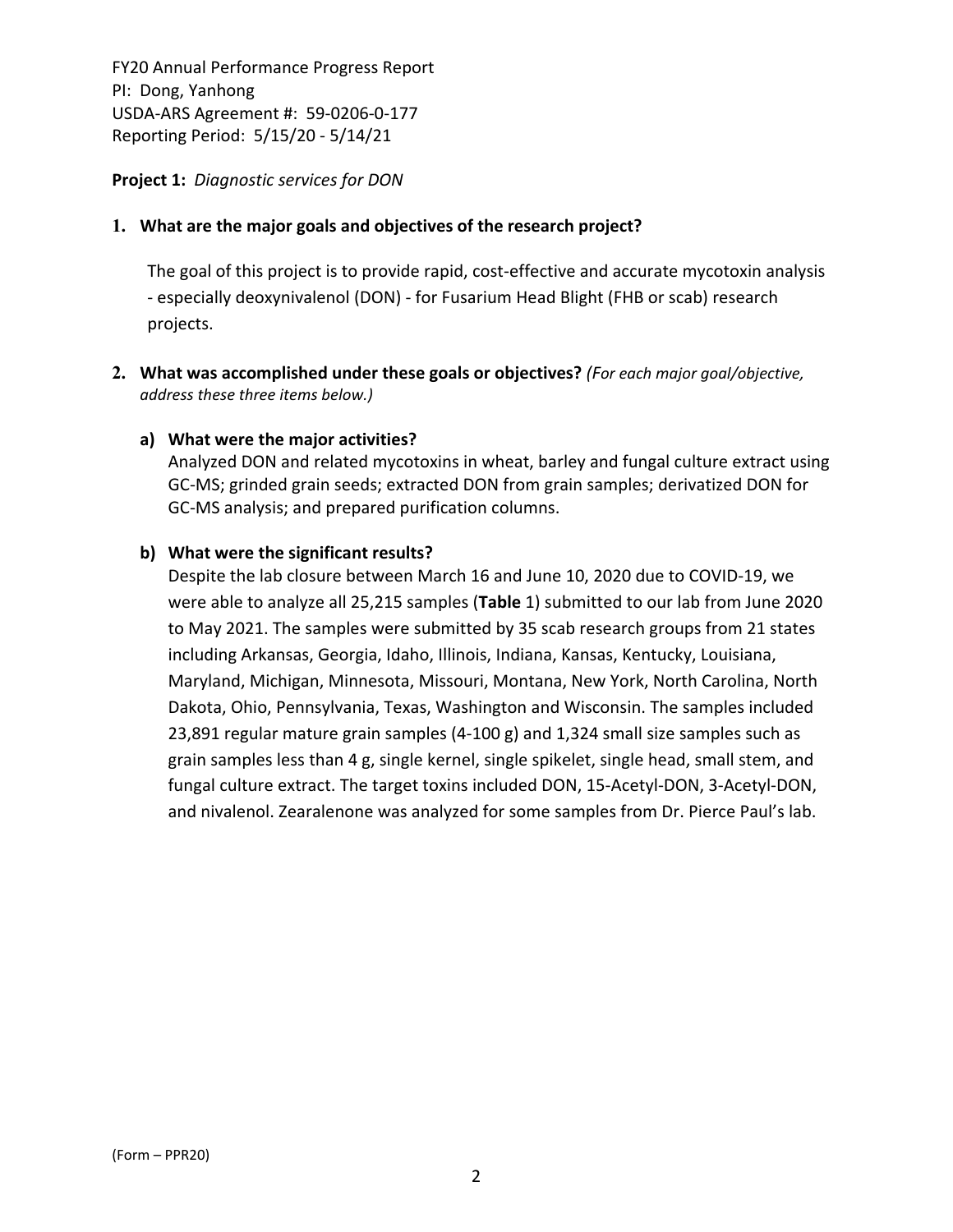| Table 1. Summary of 2020/2021 samples |             |             |                   |                                    |  |  |
|---------------------------------------|-------------|-------------|-------------------|------------------------------------|--|--|
| PI                                    | Institution |             |                   |                                    |  |  |
|                                       | Analyzed    | Estimated   | <b>Difference</b> |                                    |  |  |
| Andrew Green                          | 0           | 1000        | $-1000$           | North Dakota State University      |  |  |
| <b>Brian Steffenson</b>               | 3797        | 1000        | 2797              | University of Minnesota            |  |  |
| Carl Bradley                          | 250         | 800         | $-550$            | University of Kentucky             |  |  |
| Clay Sneller                          | 533         | 260         | 273               | <b>Ohio State University</b>       |  |  |
| Corby Kistler                         | 46          | 1500        | $-1454$           | University of Minnesota            |  |  |
| Christina Cowger                      | 110         | 400         | $-290$            | USDA-ARS, Raleigh, NC              |  |  |
| Damon Smith                           | 156         | 500         | $-344$            | University of Wisconsin-Madison    |  |  |
| Darcy Telenko                         | 218         | 320         | $-102$            | <b>Purdue University</b>           |  |  |
| David Van Sanford                     | 0           | 3000        | $-3000$           | University of Kentucky             |  |  |
| Deven See/Karol Marlowe               | 105         | $\mathbf 0$ | 105               | <b>Washington State University</b> |  |  |
| Don Obert                             | 215         | $\mathbf 0$ | 215               | Limagrain Cereal Seeds, IN         |  |  |
| Elias Elias                           | 1443        | 1200        | 243               | North Dakota State University      |  |  |
| Eric DeWolf                           | 0           | 200         | $-200$            | Kansas State University            |  |  |
| Eric Olson                            | 2229        | 1200        | 1029              | Michigan State University          |  |  |
| Eric Stockinger                       | 0           | 1000        | $-1000$           | <b>Ohio State University</b>       |  |  |
| <b>Frances Trail</b>                  | 103         | 300         | $-197$            | Michigan State University          |  |  |
| Frankie Crutcher                      | 191         | 800         | $-609$            | Montana State University           |  |  |
| Gary Bergstrom                        | 240         | 600         | $-360$            | <b>Cornell University</b>          |  |  |
| Gary Muehlbauer                       | 0           | 250         | $-250$            | University of Minnesota            |  |  |
| Gongshe Hu                            | 0           | 300         | $-300$            | USDA-ARS, Idaho                    |  |  |
| Guihua Bai                            | 1399        | 1000        | 399               | USDA-ARS, KS                       |  |  |
| <b>Heather Kelly</b>                  | 0           | 48          | $-48$             | University of Tennessee            |  |  |
| Jana Murche                           | 159         | 0           | 159               | KWS Cereals, IL                    |  |  |
| Jessica Rupp                          | 0           | 800         | $-800$            | Kansas State Uniiversity           |  |  |
| Jessica Rutkoski                      | 1400        | 2000        | $-600$            | <b>UIUC</b>                        |  |  |
| Jianli Chen                           | 271         | 500         | $-229$            | University of Idaho                |  |  |
| Jim Anderson                          | 941         | 1000        | -59               | University of Minnesota            |  |  |
| Jinrong Xu                            | 0           | 0           | 0                 | <b>Purdue University</b>           |  |  |
| Juliet Marshall                       | 1157        | 950         | 207               | University of Idaho                |  |  |
| Jyoti Shah                            | 70          | 50          | 20                | University of North Texas          |  |  |
| Kaitlyn Bissonnette                   | 168         | 200         | $-32$             | university of Missouri             |  |  |
| Kevin Smith                           | 1086        | 1500        | $-414$            | University of Minnesota            |  |  |
| <b>Mark Sorrells</b>                  | 344         | 400         | $-56$             | <b>Cornell University</b>          |  |  |
| Martin Chilvers/Martin Nagelkirk      | 216         | 600         | $-384$            | Michigan State University          |  |  |
| Mohamed Mergoum                       | 1025        | 2000        | $-975$            | University of Georgia              |  |  |
| Mohsen Mohammadi                      | 0           | 400         | $-400$            | <b>Purdue University</b>           |  |  |
| Nathan Kleczewski                     | 215         | 300         | $-85$             | <b>UIUC</b>                        |  |  |
| Nidhi Rawat                           | 1308        | 2500        | $-1192$           | University of Maryland             |  |  |
| Paul Esker/Alyssa Collins             | 186         | 500         | $-314$            | Pennsylvania State University      |  |  |
| Paul Murphy                           | 847         | 1500        | $-653$            | North Carolina State University    |  |  |
| Pierce Paul                           | 1088        | 1500        | $-412$            | <b>Ohio State University</b>       |  |  |
| Richard Esten Mason                   | 1257        | 2000        | $-743$            | University of Arkansas             |  |  |
| Ruth Dill-Macky                       | 474         | 1500        | $-1026$           | University of Minnesota            |  |  |
| Shahryar Kianian                      | 0           | 115         | $-115$            | USDA-ARS, MN                       |  |  |
| Stephen Harrison                      | 1506        | 2200        | $-694$            | Louisiana State University         |  |  |
| Vijay Tiwari                          | 435         | 0           | 435               | University of Maryland             |  |  |
| Yang Yen                              | 0           | 500         | $-500$            | South Dakota State University      |  |  |
| QA                                    | 27          | 27          | 0                 |                                    |  |  |
| Total                                 | 25215       | 38720       | -13505            |                                    |  |  |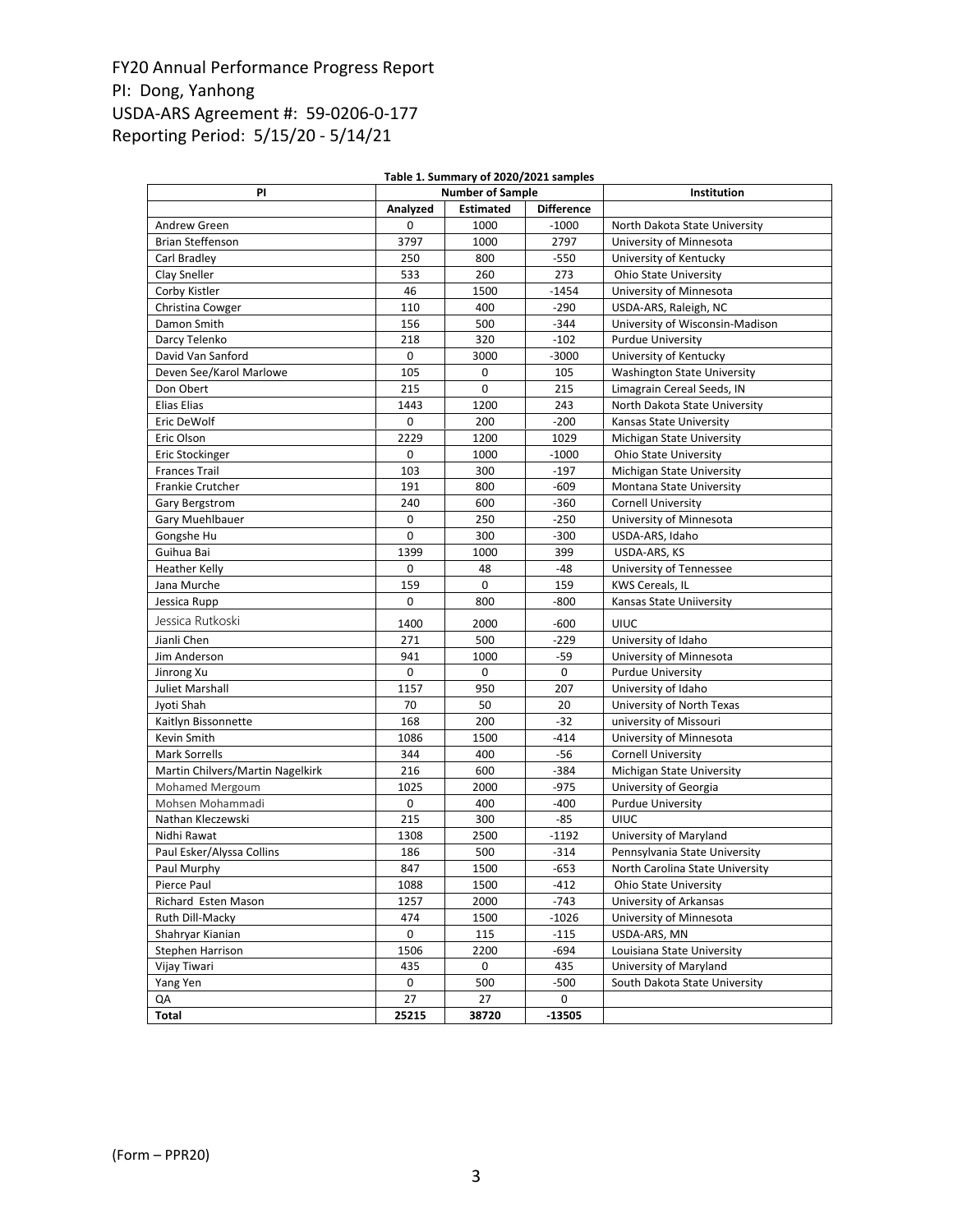## **c) List key outcomes or other achievements.**

The DON data has been used in all areas of scab research. By analyzing mycotoxins, the project provided support to barley and wheat breeding programs to develop resistant varieties, and to researchers to study disease mechanisms and to develop effective chemical and biological disease controls. Mycotoxin data provided to scab researchers by our laboratory gave them a means to evaluate the effectiveness of their efforts in fighting Fusarium Head Blight.

# **3. Was this research impacted by the COVID‐19 pandemic (i.e. university shutdowns and/or restrictions, reduced or lack of support personnel, etc.)? If yes, please explain how this research was impacted or is continuing to be impacted.**

The lab was closed between March 18 and June 10, 2020 due to COVID‐19 pandemic. All the lab activities were stopped during this period, which caused a three‐month delay for some researchers to receive their DON data. Due to social distancing requirements, we couldn't put more work hours on the project as we would like to. Fortunately, PIs have started sending ground samples to the lab since late August, which greatly facilitated DON analysis process and ensured researchers to receive data in a timely manner.

# **4. What opportunities for training and professional development has the project provided?**

Nothing to report.

### **5. How have the results been disseminated to communities of interest?**

The results were emailed to researchers and were then disseminated to communities of interest via conference papers and presentations, and journal publications.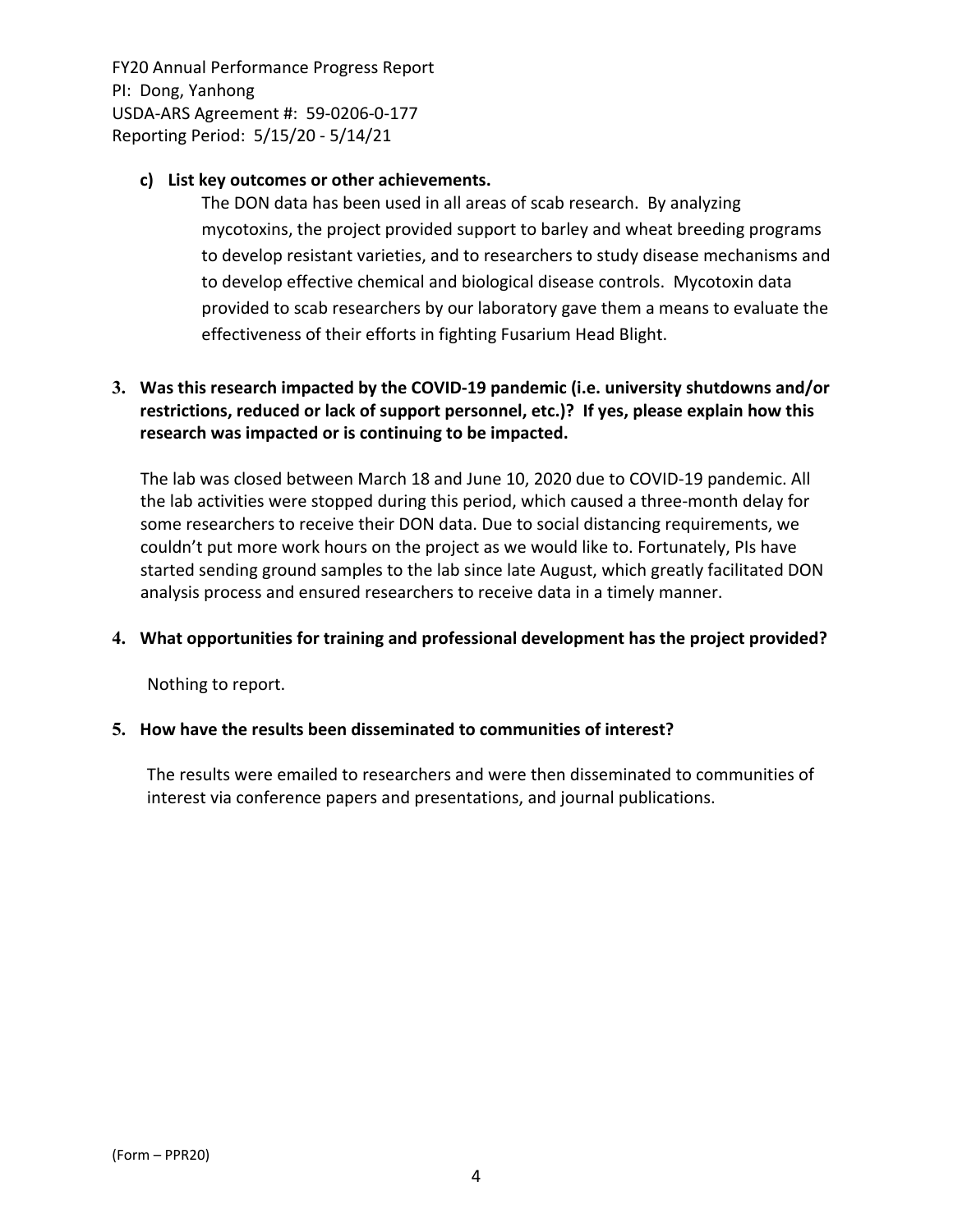# **Training of Next Generation Scientists**

**Instructions:** Please answer the following questions as it pertains to the FY20 award period (5/15/20 ‐ 5/14/21). The term "support" below includes any level of benefit to the student, ranging from full stipend plus tuition to the situation where the student's stipend was paid from other funds, but who learned how to rate scab in a misted nursery paid for by the USWBSI, and anything in between.

**1. Did any graduate students in your research program supported by funding from your USWBSI grant earn their MS degree during the FY20 award period?** ☐Yes ☒No

**If yes, how many?** Click to enter number here.

**2. Did any graduate students in your research program supported by funding from your USWBSI grant earn their Ph.D. degree during the FY20 award period?**

 $\square$ Yes  $\square$ No **If yes, how many?** Click to enter number here.

**3. Have any post docs who worked for you during the FY20 award period and were supported by funding from your USWBSI grant taken faculty positions with universities?** ☐Yes ☒No

**If yes, how many?** Click to enter number here.

**4. Have any post docs who worked for you during the FY20 award period and were supported by funding from your USWBSI grant gone on to take positions with private ag‐ related companies or federal agencies?**

☐Yes ☒No

**If yes, how many?** Click to enter number here.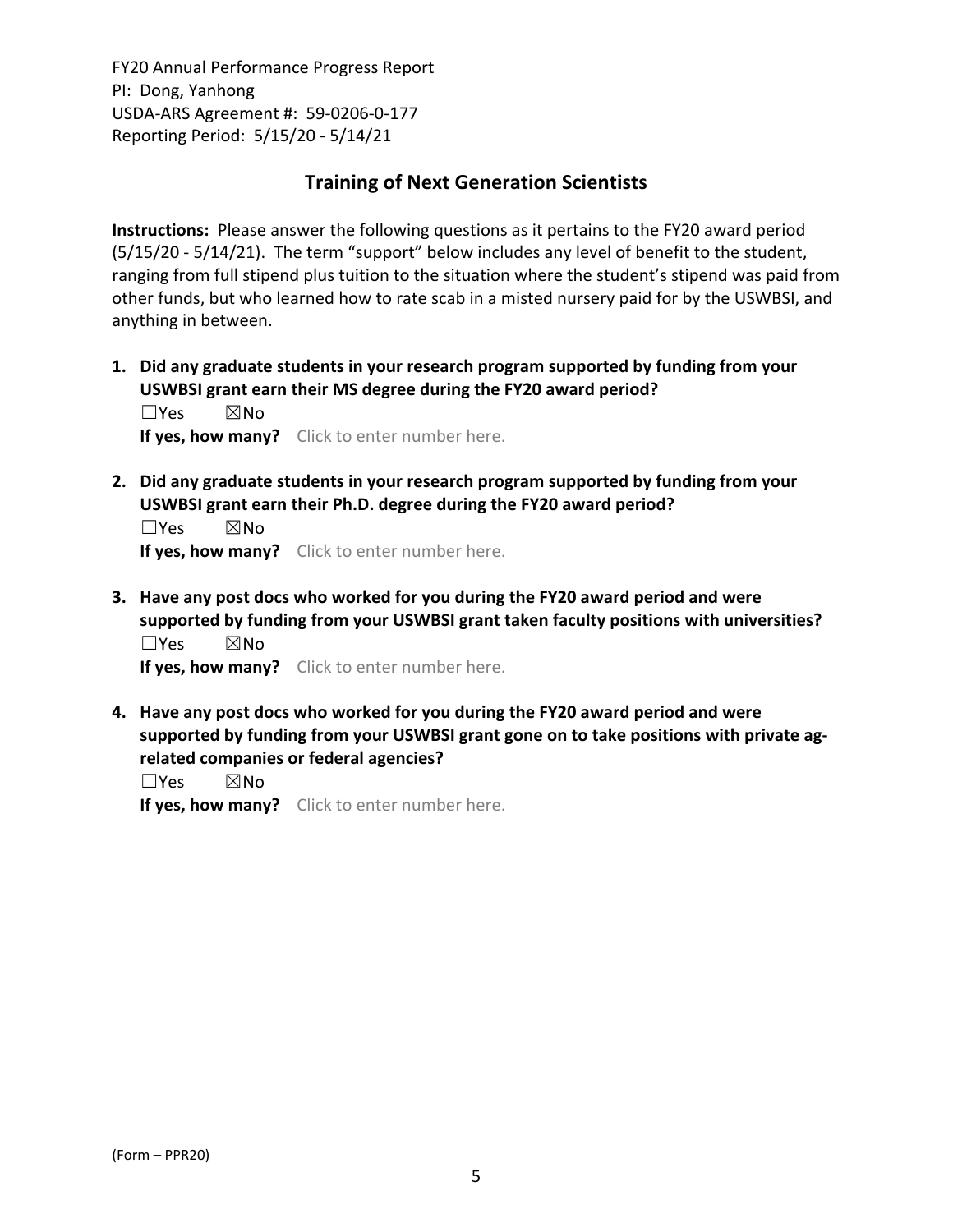# **Release of Germplasm/Cultivars**

**Instructions:** In the table below, list all germplasm and/or cultivars released with full or partial support through the USWBSI during the FY20 award period (5/15/20 - 5/14/21). All columns must be completed for each listed germplasm/cultivar. Use the key below the table for Grain Class abbreviations. 

| <b>Name of Germplasm/Cultivar</b> | <b>Grain Class</b>    | <b>FHB Resistance</b>                                  | <b>FHB</b><br>Rating<br>$(0-9)$  | Year<br><b>Released</b> |
|-----------------------------------|-----------------------|--------------------------------------------------------|----------------------------------|-------------------------|
| Click here to enter text.         | Select Grain<br>Class | Select what represents<br>your most resistant<br>check | Enter as<br>$text 0-9$<br>rating | Select Year             |
| Click here to enter text.         | Select Grain<br>Class | Select what represents<br>your most resistant<br>check | Enter as<br>text 0-9<br>rating   | Select Year             |
| Click here to enter text.         | Select Grain<br>Class | Select what represents<br>your most resistant<br>check | Enter as<br>text 0-9<br>rating   | Select Year             |
| Click here to enter text.         | Select Grain<br>Class | Select what represents<br>your most resistant<br>check | Enter as<br>text 0-9<br>rating   | Select Year             |
| Click here to enter text.         | Select Grain<br>Class | Select what represents<br>your most resistant<br>check | Enter as<br>text 0-9<br>rating   | Select Year             |
| Click here to enter text.         | Select Grain<br>Class | Select what represents<br>your most resistant<br>check | Enter as<br>text 0-9<br>rating   | Select Year             |
| Click here to enter text.         | Select Grain<br>Class | Select what represents<br>your most resistant<br>check | Enter as<br>text 0-9<br>rating   | Select Year             |
| Click here to enter text.         | Select Grain<br>Class | Select what represents<br>your most resistant<br>check | Enter as<br>text 0-9<br>rating   | Select Year             |
| Click here to enter text.         | Select Grain<br>Class | Select what represents<br>your most resistant<br>check | Enter as<br>text 0-9<br>rating   | Select Year             |
| Click here to enter text.         | Select Grain<br>Class | Select what represents<br>your most resistant<br>check | Enter as<br>text 0-9<br>rating   | Select Year             |
| Click here to enter text.         | Select Grain<br>Class | Select what represents<br>your most resistant<br>check | Enter as<br>text 0-9<br>rating   | Select Year             |
| Click here to enter text.         | Select Grain<br>Class | Select what represents<br>your most resistant<br>check | Enter as<br>text 0-9<br>rating   | Select Year             |
| Click here to enter text.         | Select Grain<br>Class | Select what represents<br>your most resistant<br>check | Enter as<br>text 0-9<br>rating   | Select Year             |
| Click here to enter text.         | Select Grain<br>Class | Select what represents<br>your most resistant<br>check | Enter as<br>text 0-9<br>rating   | Select Year             |

NOTE: Leave blank if you have nothing to report or if your grant did NOT include any VDHR-related projects.

**NOTE:** List the associated release notice or publication under the appropriate sub-section in the 'Publications' section of the FPR.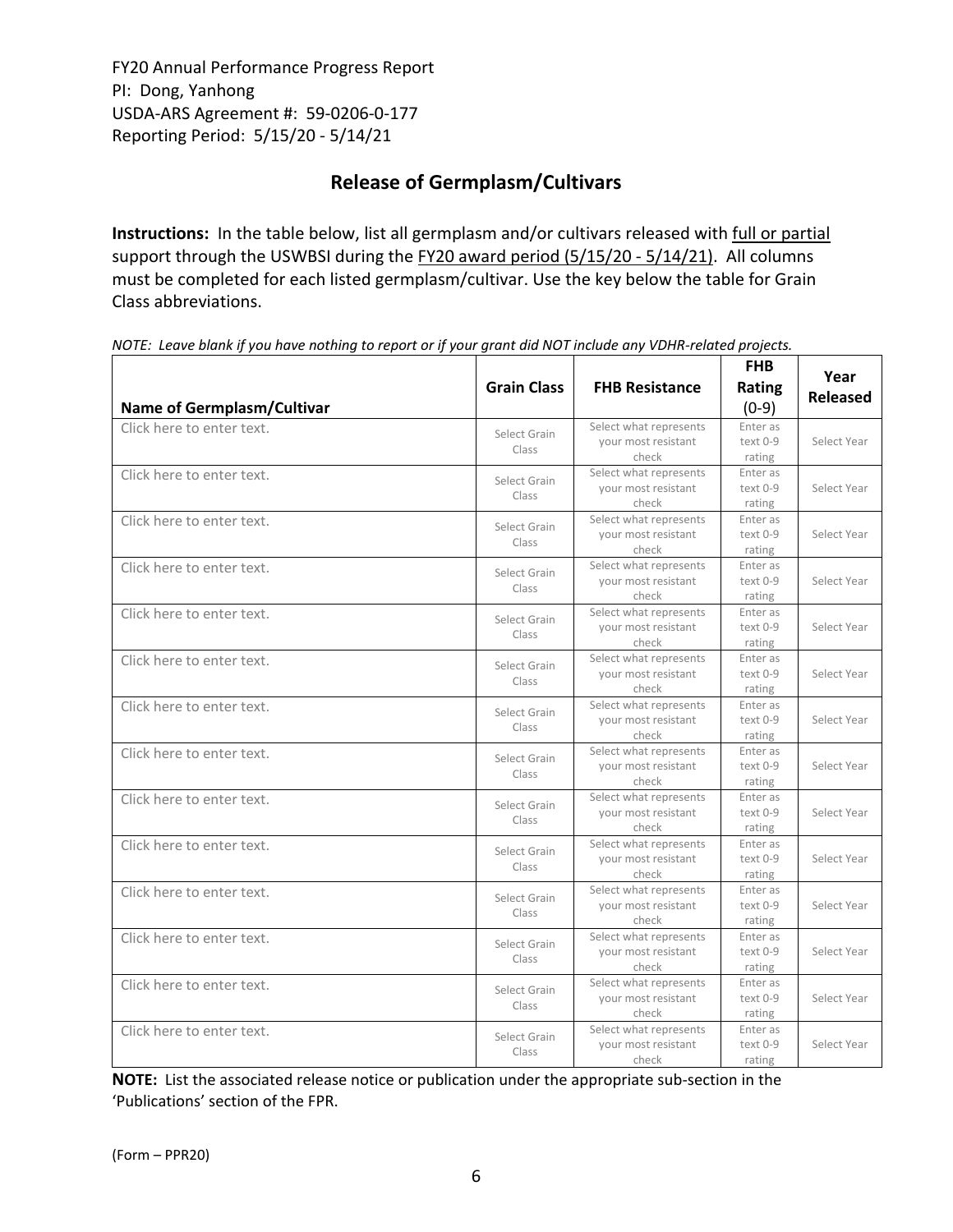# **Publications, Conference Papers, and Presentations**

**Instructions:** Refer to the PR\_Instructions for detailed more instructions for listing publications/presentations about your work that resulted from all of the projects included in the FY20 grant award. Only citations for publications published (submitted or accepted) or presentations presented during the **award period (5/15/20 ‐ 5/14/21**) should be included. If you did not publish/submit or present anything, state 'Nothing to Report' directly above the Journal publications section.

NOTE: Directly below each citation, you **must** indicate the Status (i.e. published, submitted, etc.) and whether acknowledgement of Federal support was indicated in the publication/ presentation. See example below for a poster presentation with an abstract:

Z.J. Winn, R. Acharya, J. Lyerly, G. Brown‐Guedira, C. Cowger, C. Griffey, J. Fitzgerald, R.E. Mason and J.P. Murphy. 2020. "Mapping of Fusarium Head Blight Resistance in NC13‐20076 Soft Red Winter Wheat." In: S. Canty, A. Hoffstetter, and R. Dill‐Macky (Eds.), *Proceedings of the 2020 National Fusarium Head Blight Forum (*p. 12.), Virtual; December 7‐11. Online: https://scabusa.org/pdfs/NFHBF20\_Proceedings.pdf. Status: Abstract Published and Poster Presented Acknowledgement of Federal Support: YES (Abstract and Poster)

# **Journal publications.**

O'Mara, S.P., Broz, K., Dong, Y., Kistler, H. C. "*Fusarium graminearum* transporters important for resistance to xenobiotics, trichothecene accumulation, and virulence to wheat"*, Phytopathology,* **2021,** DOI: 10.1101/2021.06.15.448535*.*

Status: Published Acknowledgement of Federal Support: Yes

Su, W., Yang, C**.,** Dong, Y., Johnson, R., Page, R., Szinyei, T., Steffenson, B.J., Hirsch, C.D. "Hyperspectral imaging and improved feature variable selection for automated determination of deoxynivalenol in various genetic lines of barley kernels for resistance screening"**,** *Food Chem.* **2021,** 343, 128507

(https://doi.org/10.1016/j.foodchem.2020.128507)

Status: Published Acknowledgement of Federal Support: Yes

Chhabra, B., Tiwari, V., Gill, B.S., Dong, Y. Rawat, N. "Discovery of a susceptibility factor for Fusarium head blight on chromosome 7A of wheat", *Theoretical and Applied Genetics,* **2021**, 134, 2273‐2289 (https://doi.org/10.1007/s00122‐021‐03825‐y). Status: Published Acknowledgement of Federal Support: Yes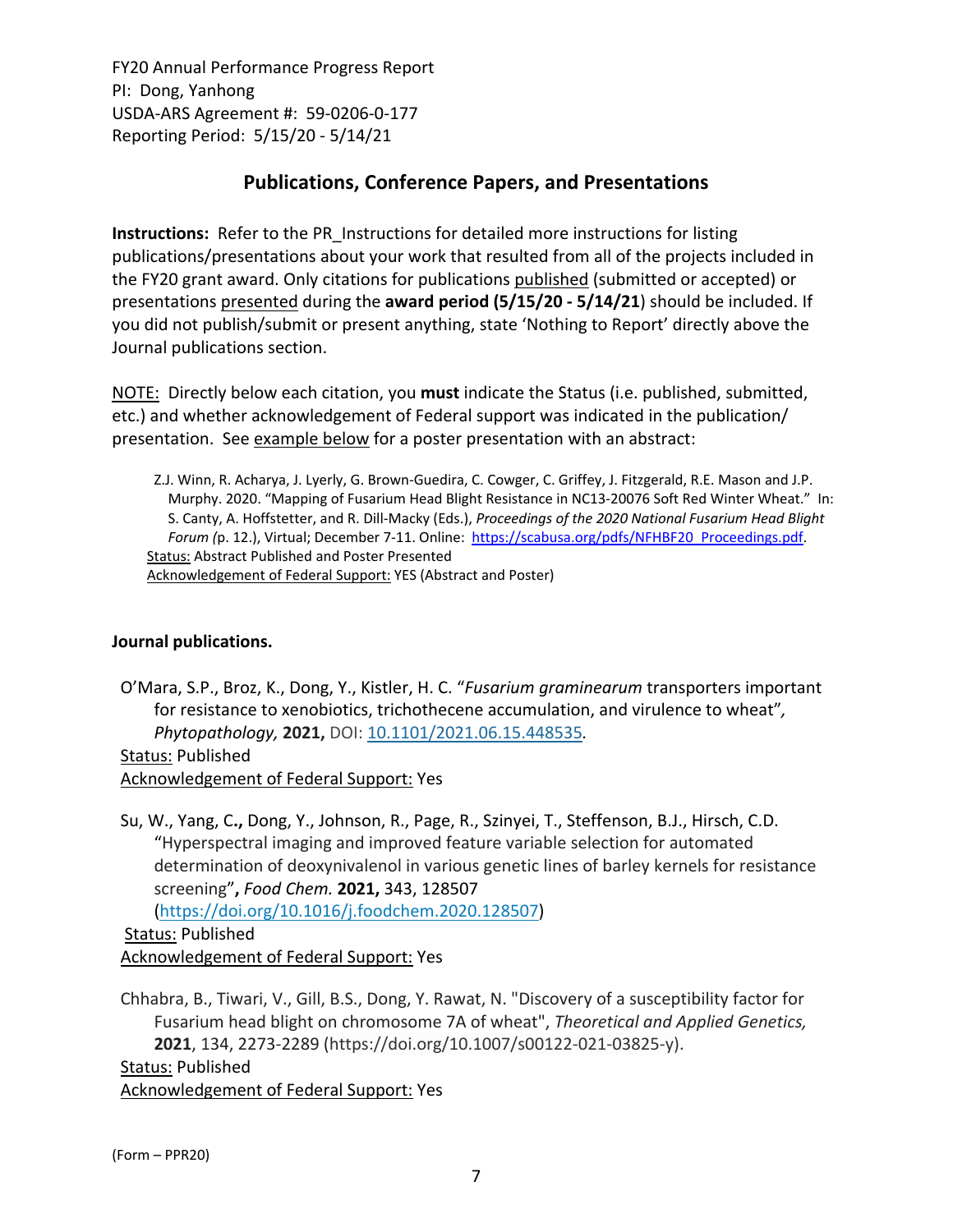Chhabra, B., Singh, L., Schoen, A., Wallace, S., Dong, Y., Tiwari, V., Rawat, N. "Screening of an EMS mutagenized population of a wheat cultivar susceptible to Fusarium head blight identifies resistant variants", *Plant Disease,* **2021,** DOI: 10.1094/PDIS‐03‐21‐0670‐RE Status: Published Acknowledgement of Federal Support: Yes

Carmack, W.J., Jesse, W., Clark, A.J., Lyerly, H.J., Dong, Y., Brown‐Guedira, G., Van Sanford, D. "Optical Sorter‐Augmented Genomic Selection Lowers DON Accumulation in Wheat", *Crop Sci,* **2021,** DOI: 10.1002/csc2.20494

Status: Published Acknowledgement of Federal Support: Yes

Singh, L., Wight, J.P., Crank, J., Thorne, L., Dong, Y., Rawat, N. "Efficacy Assessment of a New Fungicide, Miravis Ace, for Conttrol of Fusarium Head Blight in Wheat", *Plant Health Progress,* **2020**, 21, 365‐368 (https://doi.org/10.1094/PHP‐06‐20‐0050‐RS). Status: Published Acknowledgement of Federal Support: Yes

Larkin, D.L., Holder, A.L., Mason, D.E., Brown‐Guedira, G., Price, P.T., Harrison, S., Dong, Y. "Genome‐Wide Analysis and Prediction of Fusarium Head Blight Resistance in Soft Red Winter Wheat", *Crop Science,* **2020,** 60, 2882‐2900 (DOI: 10.1002/csc2.20273) Status: Published

Acknowledgement of Federal Support: Yes

Carmack, W.J., Clark, A.J., Dong, Y., Brown‐Guedira, G., Van Sanford, D. "Optical Sorter‐Based Selection Effectively Identifies Soft Red Winter Wheat Breeding Lines with *Fhb1* and Enhances FHB Resistance in Lines with and without *Fhb1*", *Frontiers in Microbiology,* **2020,** 11, article 1318 (https://doi.org/10.3389/fpls.2020.01318)

Status: Published Acknowledgement of Federal Support: Yes

Verges, V.L., Lyerly, J., Dong, Y., Van Sanford, D. "Training Population Design with the Use of Regional Fusarium Head Blight Nurseries to Predict Independent Breeding Lines for FHB Traits", *Frontiers in Plant Science*, **2020,** 11, article 1083 (doi: 10.3389/fpls.2020.01083) Status: Published Acknowledgement of Federal Support: Yes

O'Mara, S.P., Broz, K., Boenisch, M., Zhong, Z., Dong, Y., Kistler, H.C. "The *Fusarium graminearum* t‐SNARE *Sso1* is involved in growth, defense, and DON accumulation and virulence", *Molecular Plant‐Microbe Interactions,* **2020,** 33(7), 888 (doi.org/10.1094/MPMI‐01‐20‐0012‐R). Status: Published

Acknowledgement of Federal Support: Yes

(Form – PPR20)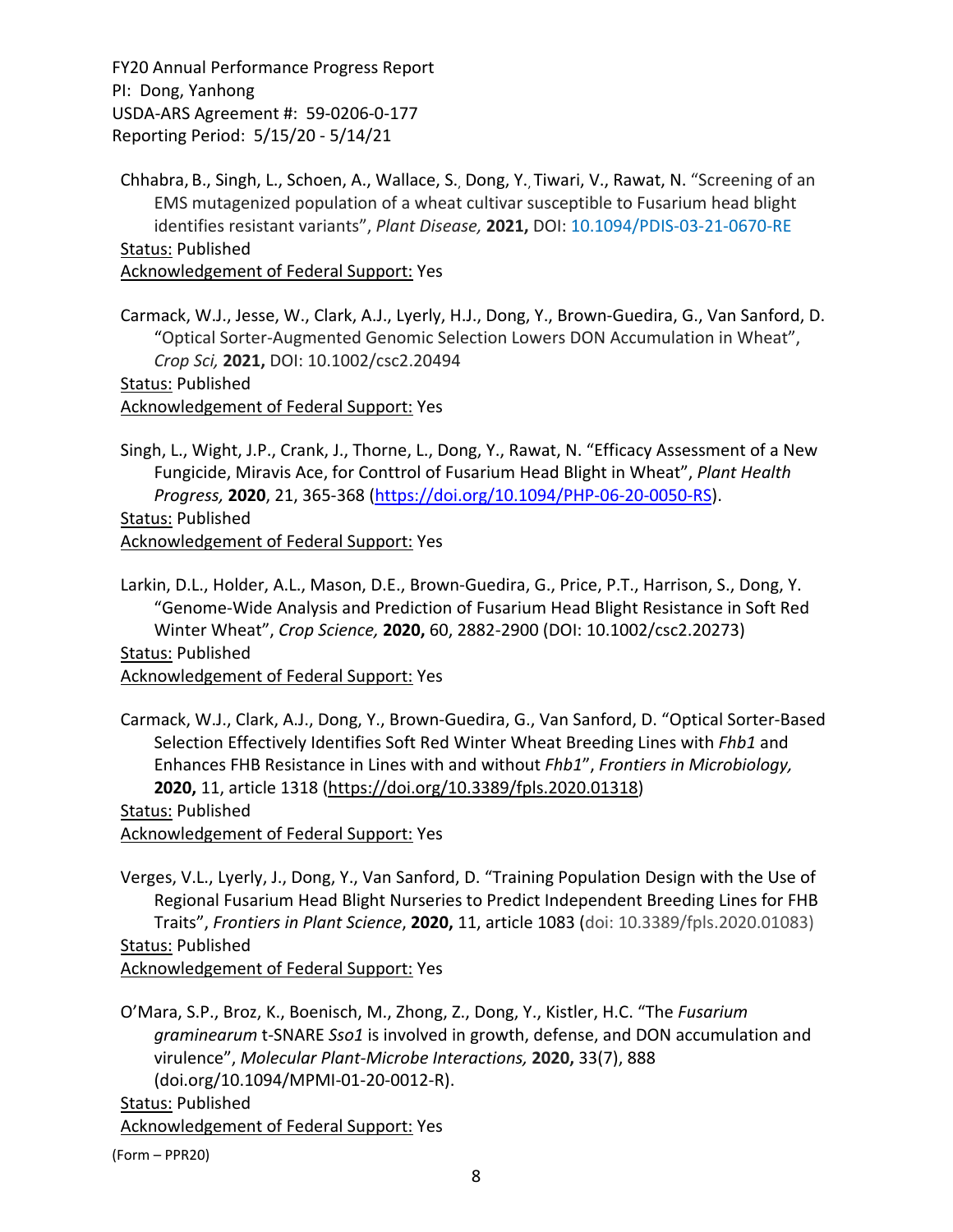Cowger, C., Beccari, G., Dong, Y. "Timing of susceptibility to Fusarium head blight in winter wheat", *Plant Disease.* **2020,** 104 (11), 2928‐2939 (https://doi.org/10.1094/PDIS‐03‐20‐ 0527‐RE) Status: Published Acknowledgement of Federal Support: Yes

Singh, L., Wight, J.P., Dong, Y., Rawat, N. "Evaluation of a new SDHI Chemistry Based Fungicide product: Miravis Ace for efficacy on control of Fusarium Head Blight and Deoxynivalenol content in wheat", *Plant Health Progress.*

Status: Accepted

Acknowledgement of Federal Support: Yes

Gaire, R., Brown‐Guedira, G., Dong, Y., Ohm, H., Mohammadi, M. "Pyramiding benefits of major QTL in Fhb7‐introgressed wheat population identified by genome‐wide association studies", *Plant Disease.*

Status: Accepted Acknowledgement of Federal Support: Yes

Huang, Y. Yin, L., Sallam, A.H., Heinen, S., Li, L., Beaubien, K., Dill‐Macky, R., Dong, Y., Steffenson, B.J., Smith, K.P., Muehlbauer, G.J. "Genetic dissection of a pericentromeric region of barley chromosome 6H associated with Fusarium head blight resistance, grain protein content and agronomic traits", *Theoretical and Applied Genetics*.

Status: Submitted Acknowledgement of Federal Support: Yes

Wallace, S., Chhabra, B., Dong, Y., Ma, X., Coleman, G., Tiwari, V., Rawat, N. "Exploring Fusarium head blight resistance in a winter triticale germplasm collection". *Plants*.

### Status: Submitted

Acknowledgement of Federal Support: Yes

Gaire, R., Brown‐Guedira, G., Dong, Y., Ohm, H., Mohammadi, M. "Genome‐wide association studies for Fusarium head blight resistance and it's trade‐off with grain yield in soft red winter wheat", Plant Disease.

Status: Submitted Acknowledgement of Federal Support: Yes

### **Books or other non‐periodical, one‐time publications.**

Su, W., Yang, C., Dong, Y., Johnson, R., Page, R., Szinyei, T., Steffenson, B.J., Hirsch, C.D., Zhang, Z. "Hyperspectral Imaging and Machine Learning for Rapid Assessment of Deoxynivalenol of Barley Kernels", in the book titled: *"Nondestructive Evaluation of Agro‐products by Intelligent Sensing Techniques"*, Chapter 5.

Status: Submitted

Acknowledgement of Federal Support: Yes

(Form – PPR20)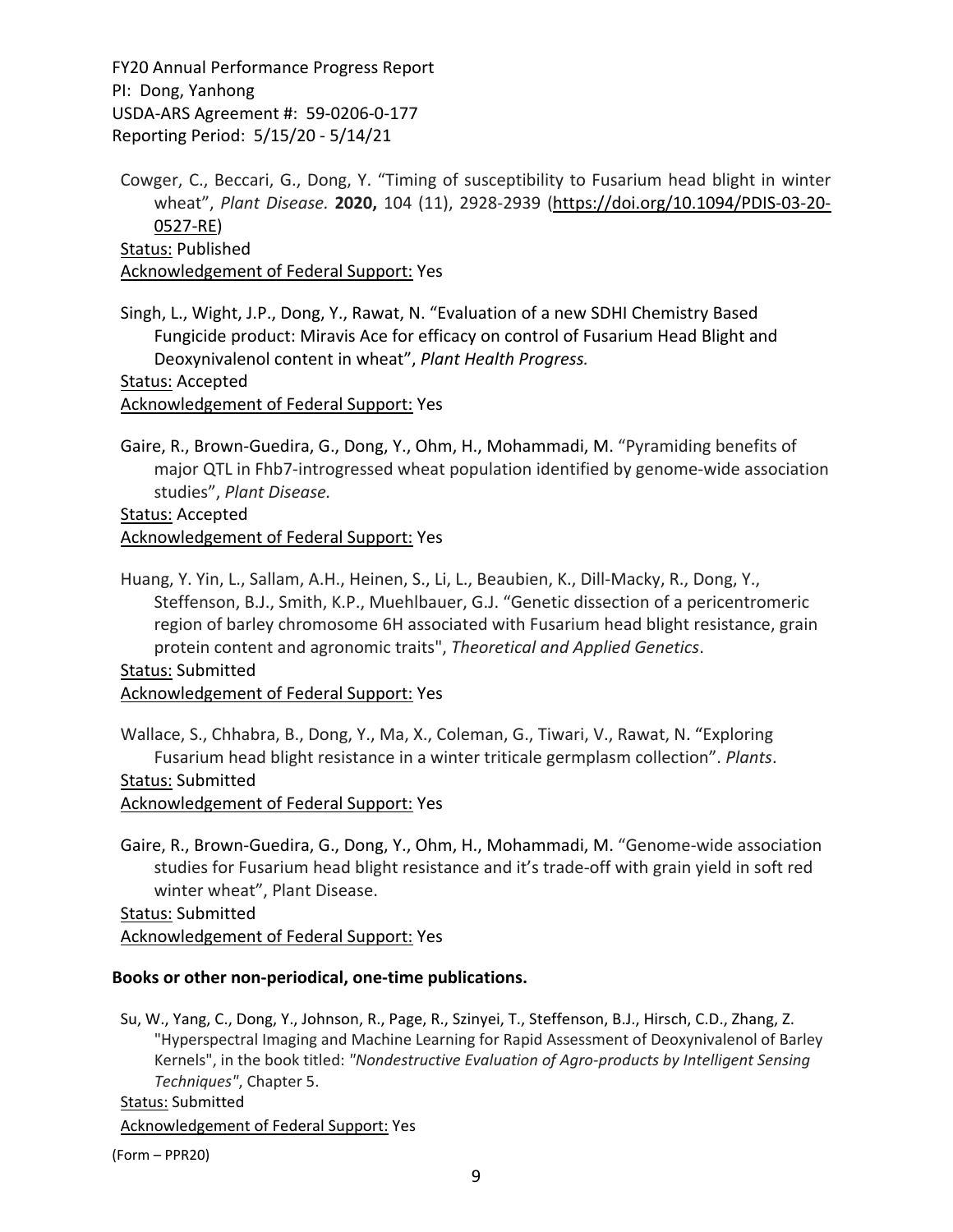### **Other publications, conference papers and presentations**.

Baldwin, B.A., Yimer, B.A., Baldwin, T.T., Dong, Y., Marshall, J.M. 2020. "Determining Fusarium Head Blight Resistance of Spring Barley in Idaho." In: Canty, S., A. Hoffstetter, and R. Dill-Macky (Eds.), *Proceedings of the 2020 National Fusarium Head Blight Forum*(p.5)*,* Virtual; December 7‐11. Online: https://scabusa.org/pdfs/NFHBF20\_Proceedings.pdf Status: Abstract Published and Poster Presented Acknowledgement of Federal Support: Yes

Page, R., Szinyei, T., Martin, M., Sallam, A., Matny, O., Wodarek, J., Dong, Y., Hayes, P., Steffenson, B. 2020. "Quantitative trait loci associated with resistance to Fusarium head blight and DON accumulation in barley populations derived from moderately resistant six‐ and two‐rowed parents" In: Canty, S., A. Hoffstetter, and R. Dill‐Macky (Eds.), *Proceedings of the 2020 National Fusarium Head Blight Forum* (p.9), Virtual; December 7‐11. Online: https://scabusa.org/pdfs/NFHBF20\_Proceedings.pdf Status: Abstract Published and Poster Presented Acknowledgement of Federal Support: Yes

Yimer, B.A., Baldwin, S.A., Baldwin, T.T., Dong, Y., Marshall, J.M. 2020. "Evaluation of Winter Wheat Varieties and Selections for FHB Resistance in Southeast Idaho" In: Canty, S., A. Hoffstetter, and R. Dill‐Macky (Eds.), *Proceedings of the 2020 National Fusarium Head Blight Forum* (p.53), Virtual; December 7‐11. Online: https://scabusa.org/pdfs/NFHBF20\_Proceedings.pdf **Status: Abstract Published and Poster Presented** Acknowledgement of Federal Support: Yes

Su, W., Yang, C., Dong, Y., Johnson, R., Page, R., Szinyei, T., Hirsch, C.D., Steffenson, B.J. 2020. " Non‐Destructive Detection of Deoxynivalenol in Barley Kernels using Hyperspectral Imaging and Machine Learning" In: Canty, S., A. Hoffstetter, and R. Dill‐Macky (Eds.), *Proceedings of the 2020 National Fusarium Head Blight Forum* (p.60), Virtual; December 7‐11. Online: https://scabusa.org/pdfs/NFHBF20\_Proceedings.pdf **Status: Abstract Published and Poster Presented** 

Acknowledgement of Federal Support: Yes

Huang, Y., Yin, L., Sallam, A., Heinen, S., Li, L., Beaubien, K., Dill‐Macky, R., Dong, Y., Steffenson, B.J., Smith, K.P., Muehlbauer, G.J. 2020. "Genetic Dissection of Quantitative Trait Loci Associated with Fusarium Head Blight Resistance, Grain Protein Content and Agronomic Traits in the Pericentromeric Region of Chromosome 6H in Barley" (p. 69). In: Canty, S., A. Hoffstetter, and R. Dill‐Macky (Eds.), *Proceedings of the 2020 National Fusarium Head Blight Forum* (p.69), Virtual; December 7‐11. Online: https://scabusa.org/pdfs/NFHBF20\_Proceedings.pdf **Status: Abstract Published and Poster Presented** Acknowledgement of Federal Support: Yes